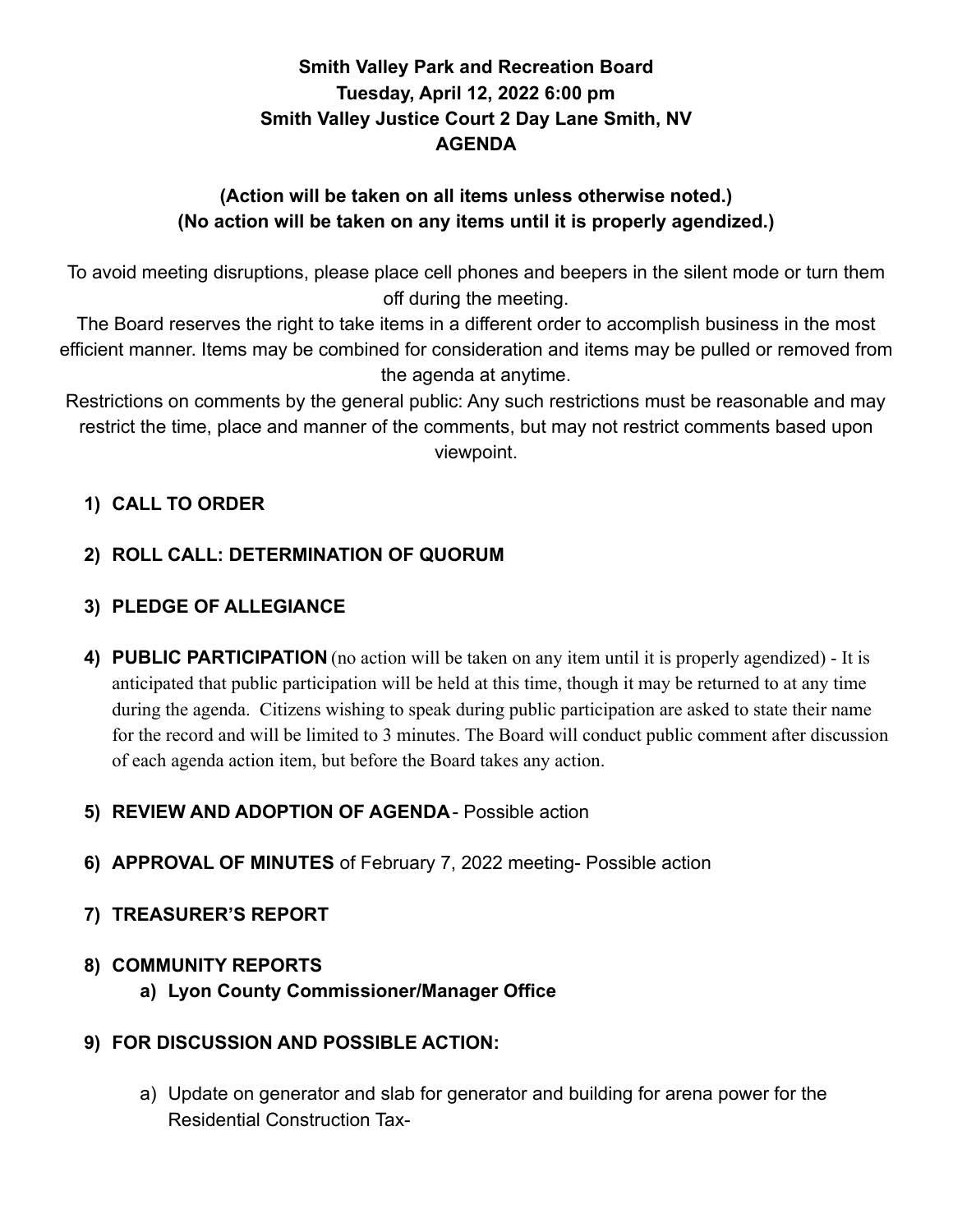- b) Update on playground equipment-
- c) Update on cover for scale-
- d) Update on repairs to tennis court-
- e) Update on basketball hoops and lines on tennis court-
- f) Update on logs to line soccer field to protect sprinkler boxes-
- g) Update on Government Funding-
- h) Update on T-Ball Field behind Tennis Courts-
- i) Discussion on Sani-huts at arena-
- j) Discussion on baseball and softball field flooding-
- k) Discussion on irrigation starting-
- l) Discussion on RTV seat Lou had redone-
- m) Discussion on clean up day at park-
- n) Next Meeting Date-

#### **10)CORRESPONDENCE**

#### **11) CHAIR AND BOARD MEMBER COMMENTS**

**12) PUBLIC COMMENT**- (no action will be taken on items not properly agendized)- It is anticipated that public participation will be held at this time, though it may be returned to at any time during the agenda. Citizens wishing to speak during this time are asked to state their name for the record and will be limited to three minutes. The Board will conduct public comment after discussion of each agenda item but before the Board takes any action.

### **13) ADJOURN**